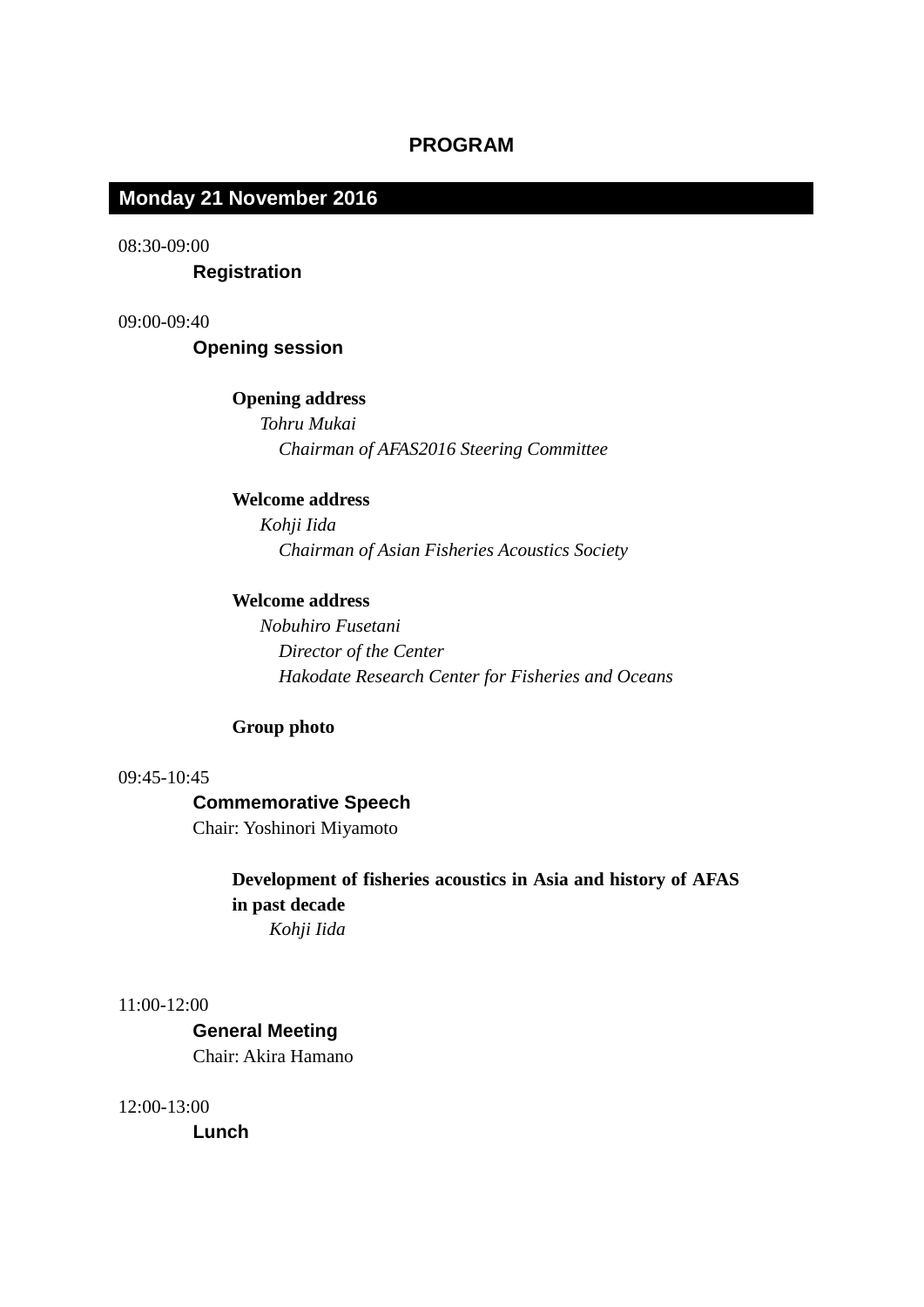### 13:00-14:40

### **Session I : Ecosystem Monitoring (SGEM)**

Chair: Tohru Mukai (Chair of SGEM), Kazuo Amakasu

13:00 **Sound scattering layer on marine object using acoustic Doppler current profiler (ADCP): A case study in Lembeh Strait, North Sulawesi, Indonesia**

> ○*Angga DwinovantyoS , Henry M. Manik, Tri Prartono, Susilohadi*

13:15 **Dynamics of the zooplankton community around Funka Bay using underwater acoustics**

> ○*Eunho KimY , Tohru Mukai, Kohji Iida, Doo-jin Hwang, Kyounghoon Lee, Eun-A Yoon, Hyoung Sul La*

13:30 **Comparison of catch data by fishing gear and acoustic estimate data in Tongyoung coastal marine ranching areas in 2016**

> ○*Doojin Hwang, Euna Yoon, Eunbee Min, Choongsik Jang, Younhyoung Cho, Sungho Suh, Kyungseon Lee Youngjae Shin*

Chair: Hsueh-Jung Lu, Tomohito Imaizumi

| 13:45 | Spiecies composition, biomass, and their annual fluctuations in                |
|-------|--------------------------------------------------------------------------------|
|       | dominant lanternfishes off northeastern Hokkaido, Japan                        |
|       | $\Omega$ Rintaro Koide <sup>S</sup> , Kazuhiro Sadayasu, Tetsuichiro Funamoto, |

*Hiroshige Tanaka, Shinya Ohshima, Nobuo Kimura, Kazuyoshi Maekawa, Hiroki Yasuma*

- 14:00 **Revolutionary echo sounding technology I -Principle and algorism-** ○*Ikuo Matsuo, Toyoki Sasakura*
- 14:15 **Revolutionary echo sounding technology II -Experiment and actual sea trial-** ○*Toyoki Sasakura, Ikuo Matsuo*
- 14:30 **Free discussion (10 min.)**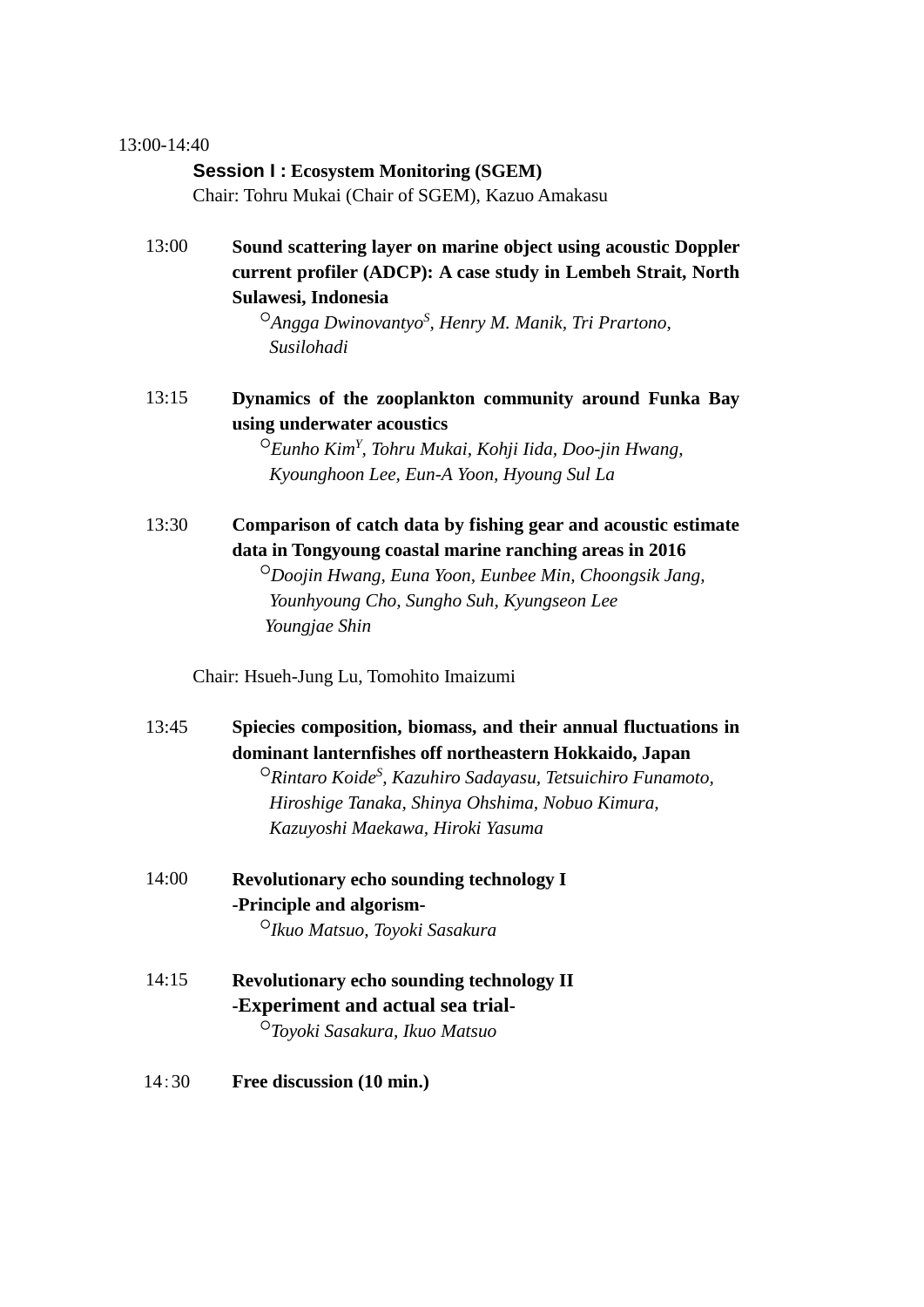#### 14:40-15:50

#### **Session II : Theory and Target strength (SGTS)**

Chair: Kouichi Sawada (Chair of SGTS), Yong Tang

14:40 **Tank experiments on variation of target strength while conducting acoustic survey in wind farm area with tilt beam angle**

○*Ting-Chieh HuangS , Hsueh-Jung Lu, Ching-Hsien Ho*

# 14:55 **Acoustic backscattering characteristics of swimming crab**  *Portunus trituberculatus*

 ○*Eun-A YoonY , Eunho Kim, Wooseok Oh, Doo-Jin Hwang, Kyounghoon Lee, Eunbi Min*

15:10 **Size estimation of walleye pollock (***Gadus chalcogrammus***) by using a broadband split-beam system and narrowband echo sounders**

○*Tomohito Imaizumi, Kazuhiro Sadayasu*

- 15:25 **Practical example of a broadband fish finder** ○*Yuriko Onishi, Masaru Nishida, Yuji Onishi, Takashi Matsumura, Takuto Hazama, Norihiro Yamashita, Nobuo Suzuki*
- 15:40 **Free discussion (10 min.)**

#### 15:50-16:05

### **Coffee/Tea break**

#### 16:05-17:45

 **Session III : Echo Survey (SGES)** Chair: Jenming Liu, Yoshinori Miyamoto

- 16:05 **Estimating the catch efficiency of a framed midwater trawl using an acoustic method** ○*Zhen LuS , Kohji Iida, Tohru Mukai, Yasuzumi Fujimori*
- 16:20 **Trial of a new echo sounder, EK80, installed on R/V Kaiyo maru**

 ○*Kouichi Sawada, Koki Abe, Tomohito Imaizumi, Tomohiko Matsuura, Kohei Hasegawa*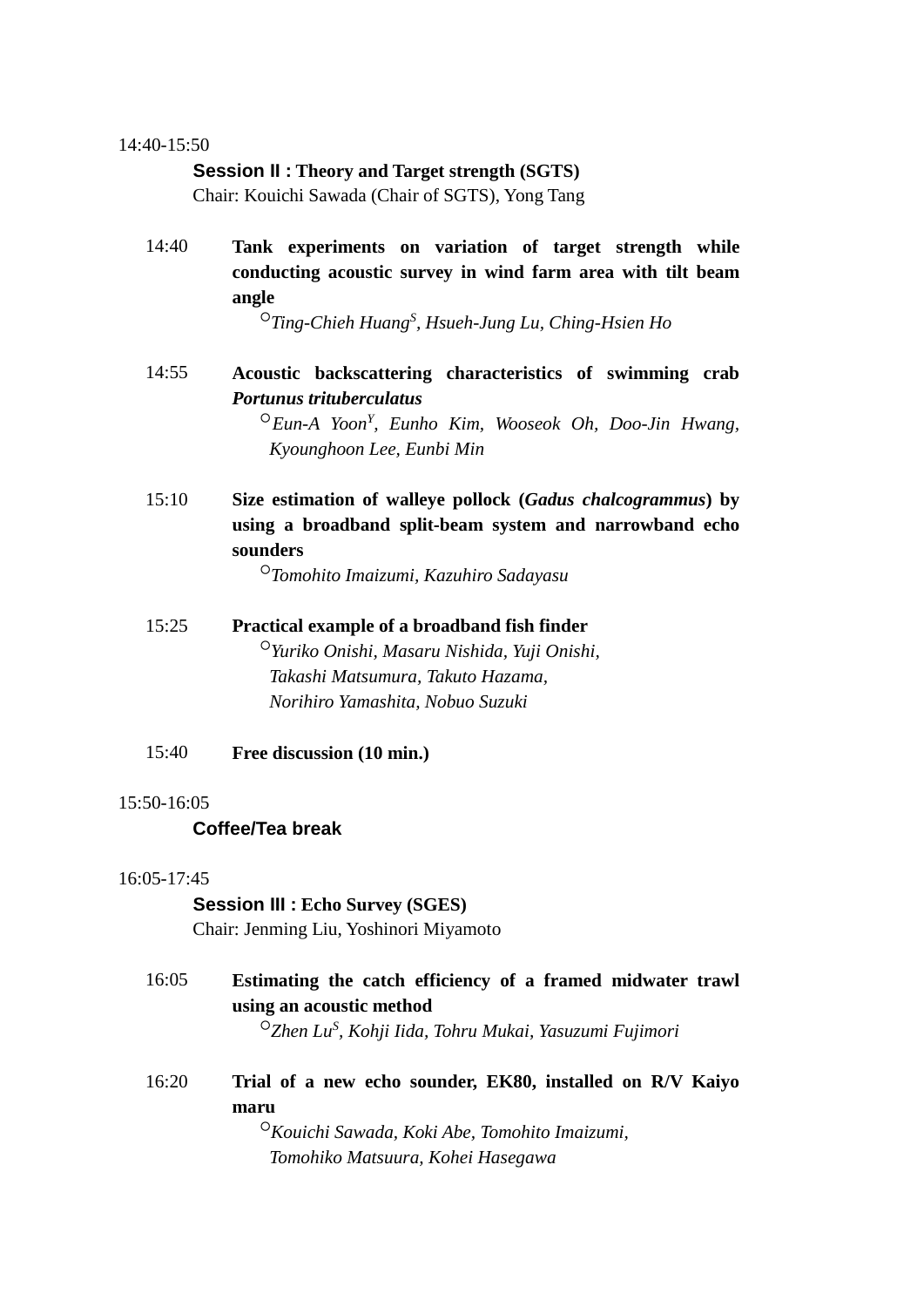# 16:35 **Application of multibeam echosounder ME70 to acoustic survey for pelagic fish**

○*Koki Abe, Tomohiko Matsuura, Tohya Yasuda*

Chair: Kazushi Miyashita (Chair of SGES), Doojin Hwang

- 16:50 **Distribution and migratory pattern of fishes in the lower Mun River, Thailand** *Deeka Ratanachamnong*
- 17:05 **Implementation of single echo detector for fish density estimation** ○*Henry M. Manik, Indah Nurkomala*
- 17:20 **Evaluation for fish standing crop on artificial reefs using fishery acoustics** *JenMing Liu*
- 17:35 **Free discussion (10 min.)**

18:30-20:30

**Welcome reception at Gotoken**

# **Wednesday 6 November Tuesday 22 November 2016**

#### 09:00-09:30

### **Registration**

#### 09:30-11:40

 **Session IV : Acoustic Technology (SGAT)** Chair: Myounghee Kang, Koki Abe

09:30 **New tool was used to conduct multiple-frequency acoustic work over-the-side of small vessel in Saanich Inlet for salmon research** ○*Jan Buermans, David Lemon, Matt Stone, Murray Clarke*

09:45 **Scientific data output from conventional echo sounder I = Data format details and example =** ○*Takuto Hazama, Yoshihiro Nishiyama, Shogo Nagai,* 

*Shinya Tanimura, Akinori Kasai*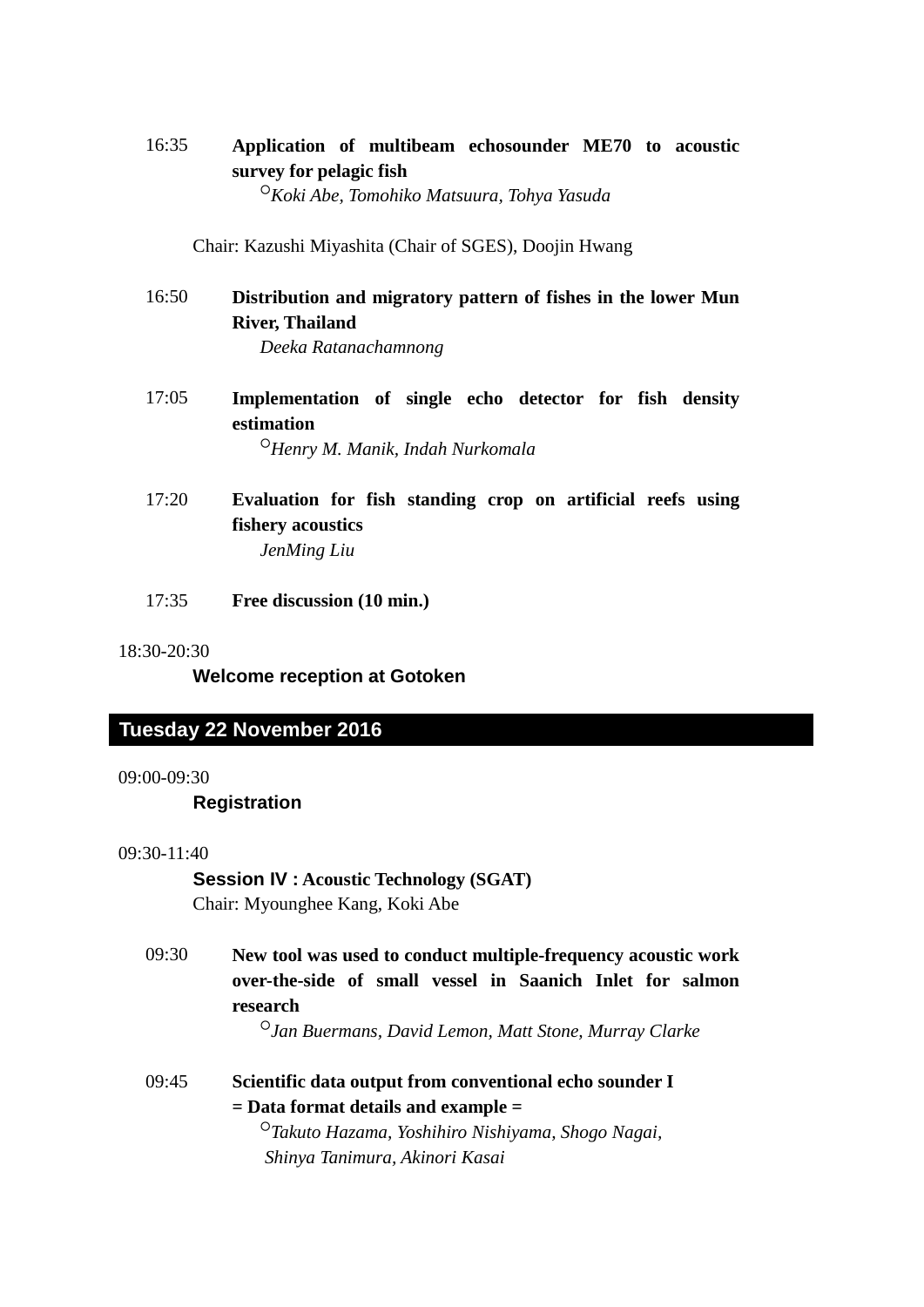# 10:00 **Scientific data output from conventional echo sounder II = Actual field data and evaluation example=**

 ○*Shinya Tanimura, Yoshihiro Nishiyama, Syogo Nagai, Takuto Hazama, Akinori Kasai*

10:15 **Measurement of flow structure on bell rowing by changing swimming of** *Aurelia aurita*

○*Yongbeom PyeonS , Euna Yoon, Jinho Chae, Kyounghoon Lee*

Chair: Yasushi Nishimori (Chair of SGAT), Raja Bidin Raja Hassan

# 10:30 **Recent advances and new tools for hydroacoustic data processing in Echoview**

○*Briony Hutton, Bernd Wechner*

10:45 **Detection and verification of artificial reefs in the northern portion of the atraits of Malacca by using side scan sonar** ○*Azizi Ali, Ahmad Ali, Fadzil Akhir, Aidy Muslim, Shukri Arsad,* 

*Fathy Kameel, Roslan Latif*

11:00 **Stability assessment of artificial reef in the northern portion of the straits of Malacca by using Sub-Bottom Profiler (SBP) images**

> ○*Khalid Samo, Azizi Ali, Ahmad bin Ali, AidyMohamed Shawal, Mohd Fadzil Mohd Akhir*

11:15 **Development of a multi-transducer sonar system for counting caged bluefin tuna**

> ○*Akira Hamano, Toyoki Sasakura, Noboru Sakakibara, Takaki Nomura, Susumu Namari, Takeshi Nakamura, Takahiro Nakao, Shynsuke Ito, Hideaki Tanoue*

11:30 **Free discussion (10 min.)**

### 11:40-12:45

 **Lunch**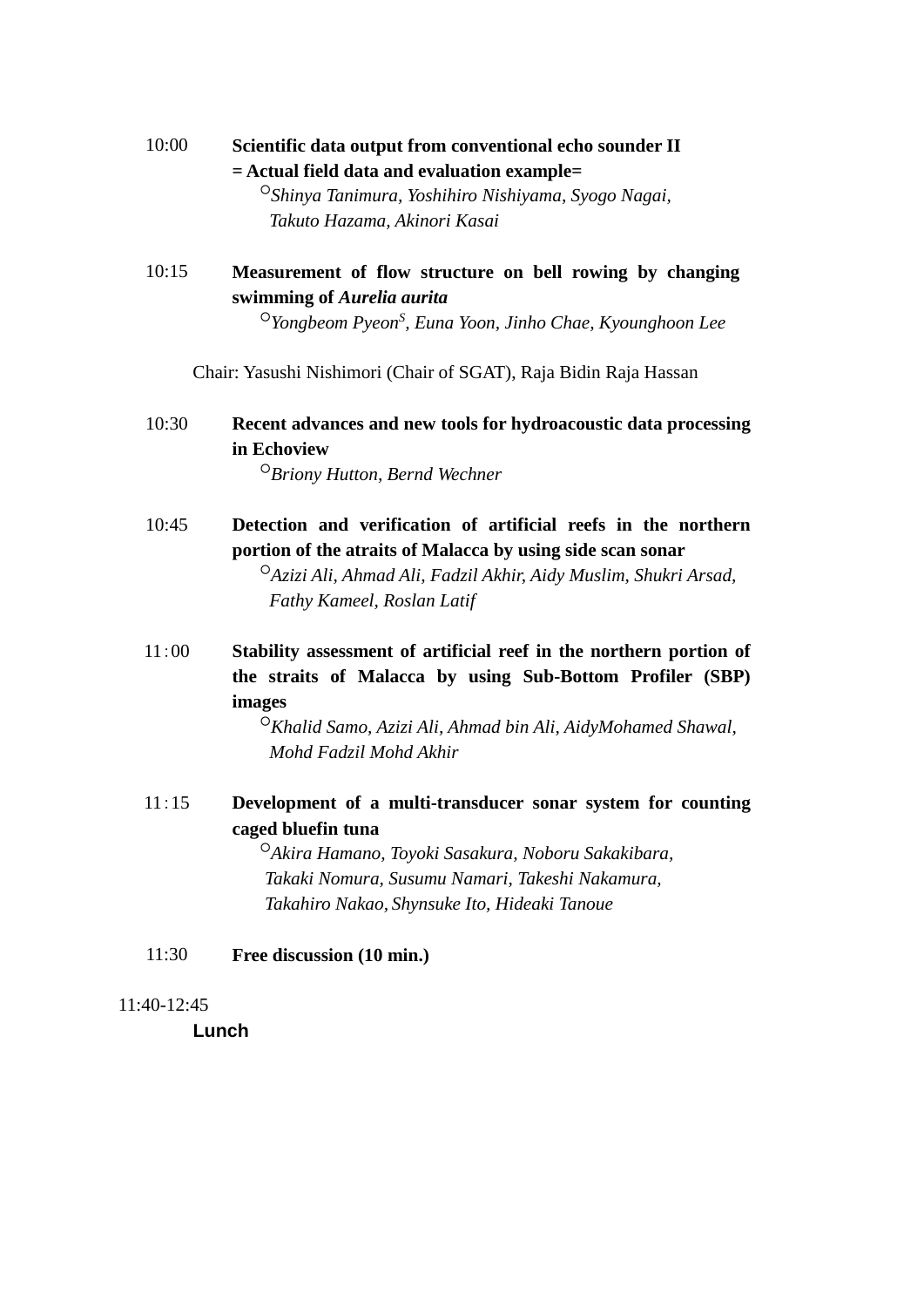#### 12:45-14:15

#### **Poster session & Coffee/Tea**

Chair: Tohru Mukai

# **Acoustic survey of Northern Whitefish (***Coregonus peled***) resource in Lake Sayram**

○*Yong Tang, Bin Li, Fuyang Bi, Jiuqi Li, Lei Chen, Binbin Xing*

# **Distributional factors of juvenile walleye pollock in the Musashi Bank area, northern Japan Sea**

<sup>O</sup>Takeru Umetsu<sup>S</sup>, Yuichi Tsuda, Yasushi Ito, Hokuto Sirakawa, *Kenji Minami, Kazushi Miyashita*

# **A tank experimental analysis on the precision of size and abundance estimation using echo integration method**

 *Hsin-Hung Huang, Hsueh-Jung Lu, Long-Jing Wu, Ding-Che Huang,* ○*Ching-Hsien Ho<sup>Y</sup>*

# **Passive acoustic monitoring of Harbour porpoise** *Phocoena phocoena* **around a bottom gillnet**

○*Saki MaedaS , Takashi Matsuishi*

# **Sound production by Steindachner (***Sebastes taczanowskii***) and relationship between received sounds and fish density**

○*Naoto MatsubaraS , Makoto Sakamoto, Seiji Katakura, Tomonari Akamatsu, Ryuzo Takahashi, Yasuzumi Fujimori, Nobuo Kimura, Kazuyoshi Maekawa, Hiroki Yasuma*

# **Fish behavior controlling by using acoustic taming technology in marine ranching**

 *Guosheng Zhang,* ○*Binbin XingY, Xin Zhuang, Jing Liu, Jingyu Zhou, Zhenyu Wang, Yining Wang*

**Studies on pointhead flounder and juvenile walleye using a quantitative echo-sounder in and near Funka Bay, Hokkaido, Japan**

**-characteristics of echogram and volume backscattering strength SV-**

○*Naizheng YanS , Tohru Mukai, Jun Yamomoto*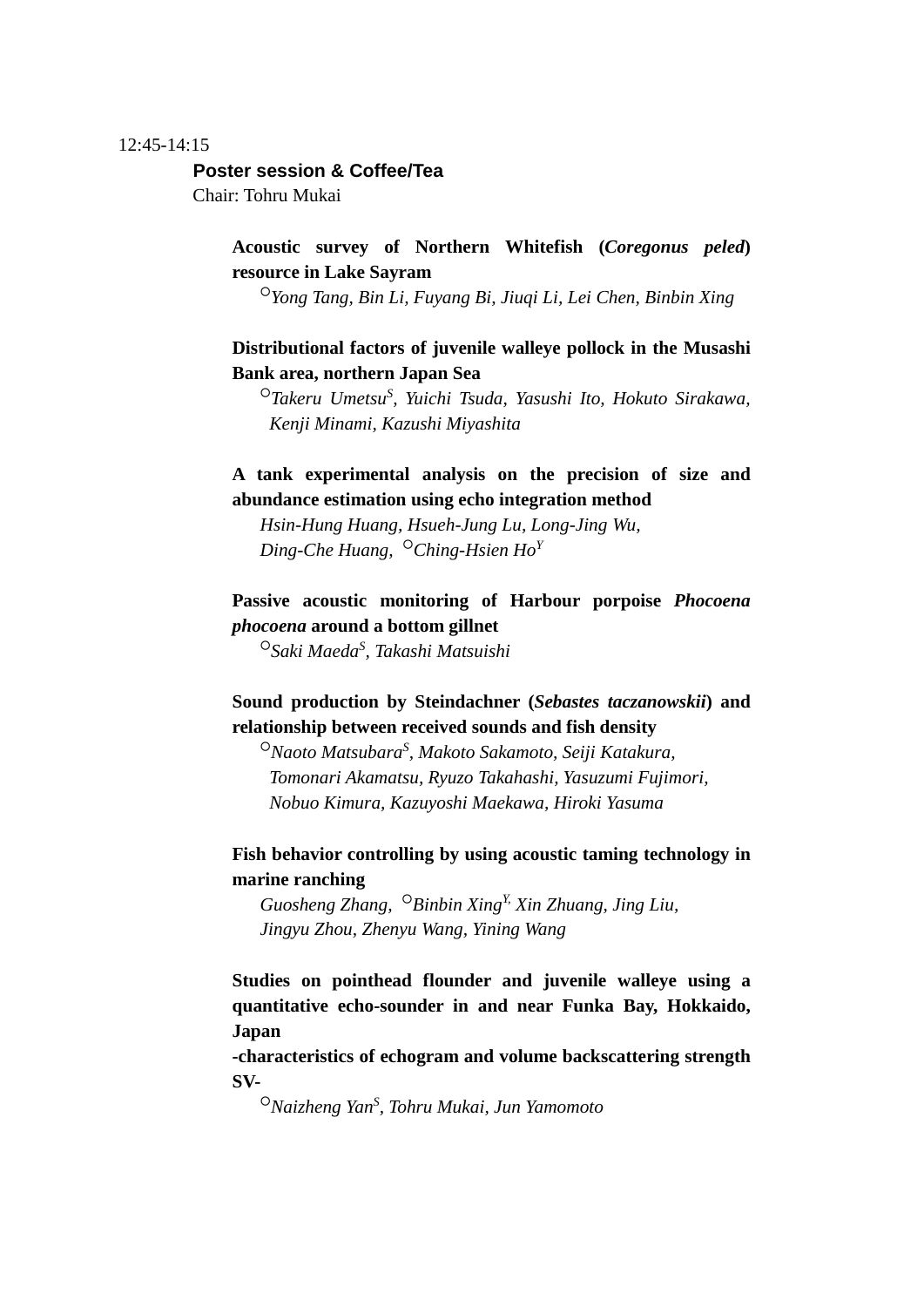### **A study on ecosystem impacts of encircling gillnet fishery**

 ○*Inwoo HanS , Euna Yoon, Wooseok Oh, Yongbeom Pyeon, Kyounghoon Lee*

# **The passive acoustic monitoring of bearded seals at the southern Chukchi Sea during 2012**−**2015**

○*Mina JimboS , Koki Tsujii, Daisuke Mizuguchi, Kazushi Miyashita, Yoko Mitani*

# **The diel vertical migration of shrimp schools associated with the environment in the I-Lan Bay, Taiwan**

○*Ying-Pu MaS , Szu-Chia Kao, Zheng-Tang Huang, Ming-An Lee, Kohji Iida*

# **Annual fluctuation in species composition and biomass of two dominant myctophid fishes off western Kyushu, Japan**

○*Shinya OhshimaS , Tohya Yasuda, Masa-aki Fukuwaka, Rintaro Koide, Koki Abe, Hiroki Yasuma*

# **Temporal distribution of ribbon seal vocalizations in the Nemuro Strait, the Okhotsk Sea**

○*Mayuko Otsuki<sup>S</sup> , Tomonari Akamatsu, Takahiro Nobetsu, Yoko Mitani*

#### 14:15-16:10

#### **Session V : Acoustic Application (SGAA)**

Chair: Hyeon-Ok Shin, Yuttana Theparoonrat

| 14:15 | Spatial - temporal variation of biological sounds of fishes and                              |
|-------|----------------------------------------------------------------------------------------------|
|       | crustacean in Tateyama Bay                                                                   |
|       | $\circ R$ yuzo Takahashi <sup>Y</sup> , Tomohito Imaizumi, Matsuo Ikuo,<br>Tomonari Akamatsu |
| 14:30 | Measurement of bottom backscattering strength using single                                   |

**beam echosounder**

○*Steven SolikinS , Henry M. Manik, Sri Pujiyati, Susilohadi*

14:45 **The swimming behavioral properties of fish near Yokji island in the South Sea of South Korea obtained using fish track techniques**

> ○*Myounghee Kang, Junsu Park, Junseong Park, Junghwa Choi*